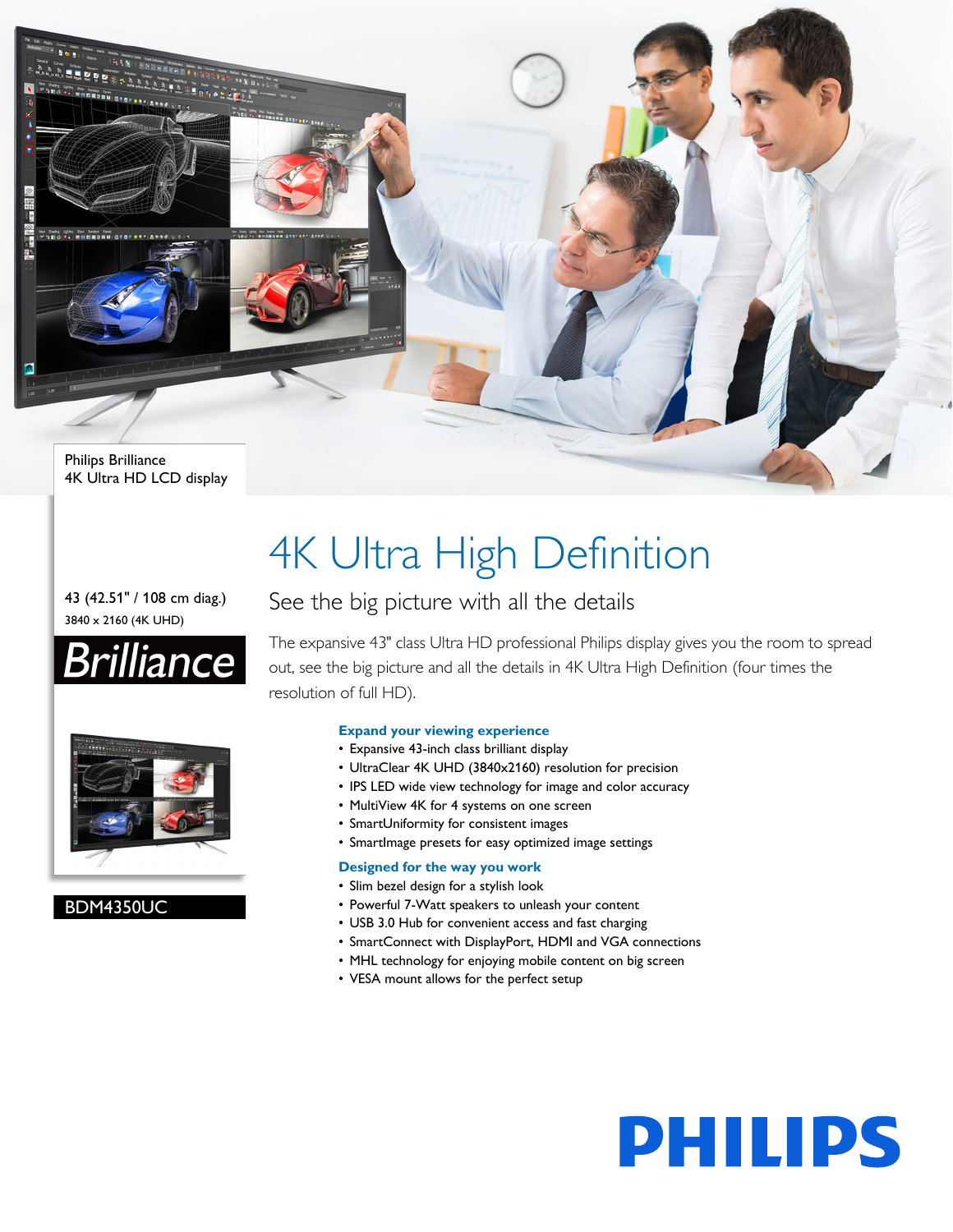#### 4K Ultra HD LCD display 43 (42.51" / 108 cm diag.) 3840 x 2160 (4K UHD)

#### BDM4350UC/27

## **Highlights**

#### **UltraClear 4K UHD Resolution**



These Philips displays utilize high performance panels to deliver UltraClear, 4K UHD (3840 x 2160) resolution images. Whether you are demanding professional requiring extremely detailed images for CAD solutions, using 3D graphics applications or a financial wizard working on huge spreadsheets, Philips displays will make your images and graphics come alive.

#### **IPS technology**



IPS displays use an advanced technology which gives you extra wide viewing angles of 178/178 degree, making it possible to view the display from almost any angle. Unlike standard TN panels, IPS displays gives you remarkably crisp images with vivid colors, making it ideal not only for Photos, movies and web browsing, but also for professional applications which demand color accuracy and consistent brightness at all times.

#### **MultiView technology for 4K**



Philips MultiView feature on this expansive 4K UHD display enables you to have up to four systems each shown in Full HD on one screen. You can use the Picture-by-Picture (PbP) for monitoring four systems on one screen for control rooms or security. Or for multiple devices like two notebooks side-by-side simultaneously, making collaboration more productive. Or Picture-in-Picture mode (PiP) watching a live football feed from your set-top box, while working on your PC.

#### **SmartUniformity**



Without SmartUniformity

With SmartUniformity

Fluctuations in brightness and color on LCD screens are a common phenomenon. Philips SmartUniformity mode delivers accurate images in terms of brightness; which is crucial for photography, design, and printing. With a color metric to assess color accuracy, this mode is calibrated to meet average luminance uniformity is greater than 95%. Selecting this mode will produce uniform and accurate images.

#### **SmartImage**



SmartImage is an exclusive leading edge Philips technology that analyzes the content displayed on your screen and gives you optimized display performance. This user friendly interface allows you to select various modes like Office, Photo, Movie, Game, Economy etc., to fit the application in use. Based on the selection, SmartImage dynamically optimizes the contrast, color saturation and sharpness of images and videos for ultimate display performance. The Economy mode option offers you major power savings. All in real time with the press of a single button!

#### **7-Watt Speakers**

A pair of high quality stereo speakers built into a display device. It can be visible front firing, or invisible down firing, top firing, rear firing, etc depending on model and design.

#### **USB 3.0 Hub with FastCharge**

Super Speed USB 3.0 deploys 5.0 gbit/s transfer rate, which is about 10 times faster than USB 2.0 standard significantly reducing data transfer time saving you time and money. With more bandwidth, super speed transfer rates, better power management and superior overall performance, USB 3.0 sets the latest global standard allowing you to use the large capacity storage devices. Now you don't have to wait so long for devices to charge. New FastCharge enables quick charging to charge and go. USB 3.0 is also backward compatible with USB 2.0 devices.